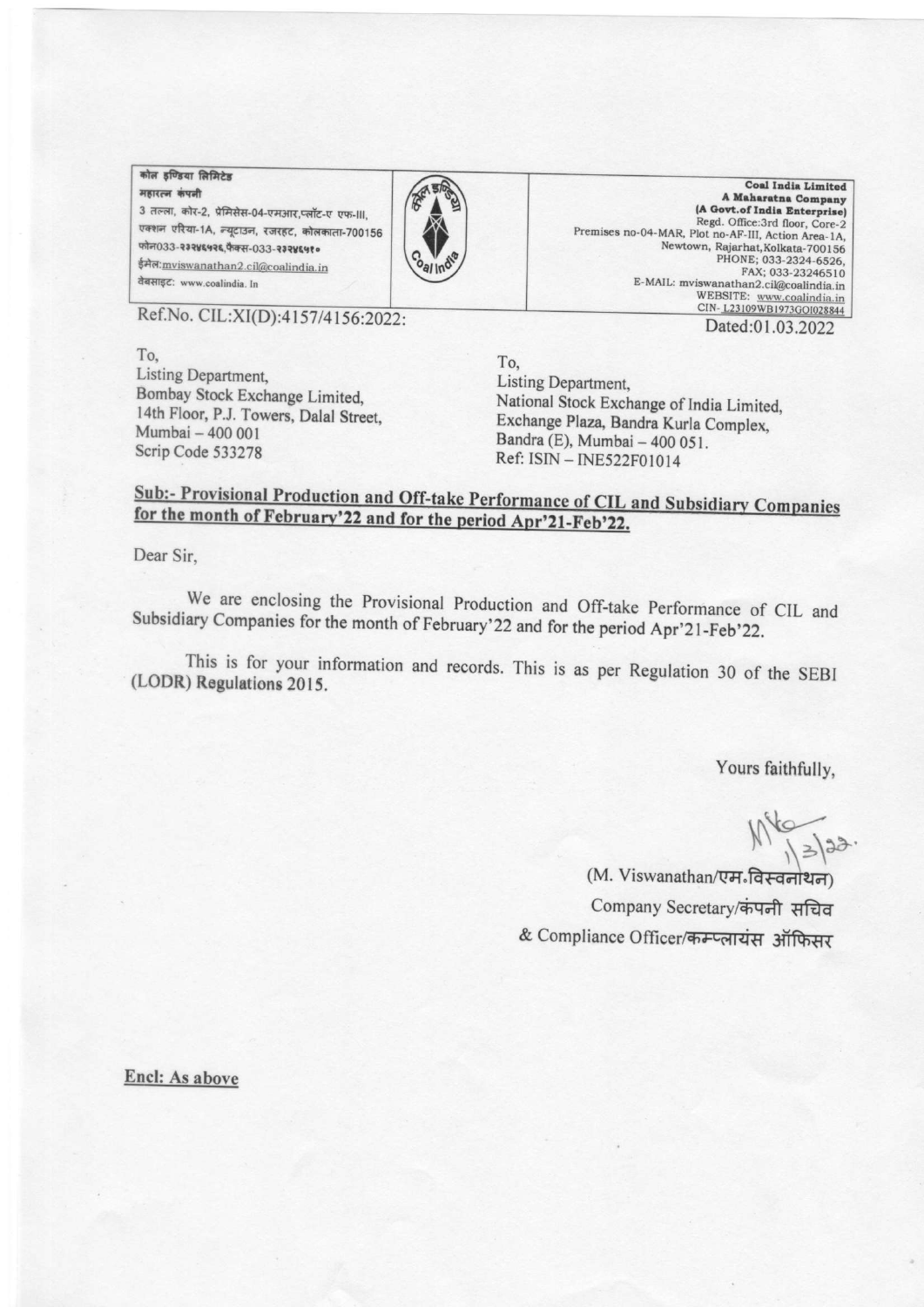| कोल इण्डिया लिमिटेड                               | <b>Coal India Limited</b>                           |
|---------------------------------------------------|-----------------------------------------------------|
| महारत्न कंपनी                                     | A Maharatna Company                                 |
| 3 तल्ला, कोर-2, प्रेमिसेस-04-एमआर,प्लॉट-ए एफ-III, | (A Govt.of India Enterprise)                        |
|                                                   | Regd. Office: 3rd floor, Core-2                     |
| एक्शन एरिया-1A, न्यूटाउन, रजरहट, कोलकाता-700156   | Premises no-04-MAR, Plot no-AF-III, Action Area-1A, |
| फोन033-२३२४६५२६,फैक्स-033-२३२४६५१०                | Newtown, Rajarhat, Kolkata-700156                   |
|                                                   | PHONE; 033-2324-6526,                               |
| ईमेल: mviswanathan2.cil@coalindia.in              | FAX; 033-23246510                                   |
| वेबसाइट: www.coalindia. In                        | E-MAIL: mviswanathan2.cil@coalindia.in              |
|                                                   | WEBSITE: www.coalindia.in                           |

CIN-L23109WB1973GOI028844 Submission of Information under Regulations 30 of SEBI(LODR) Regulations 2015 Name of Company: **COAL INDIA LIMITED** CIL No. L23109WB1973GOI028844 **ISIN of Company** INE522F01014 **Registered office Address** 3rd Floor, Core-2 Premises no-04 MAR, Plot no-AFIII, Action Area-1A, Newtown, Rajarhat, Kolkata-700156 Name of the Company Secretary/ Compliance Officer Shri M. Viswanathan Telephone No. 033-23246526 Fax. No. 033-23246510 e-mail id complianceofficer.cil@coalindia.in Details of the information/ Disclosure: **Information in Brief** Provisional Production and Off-take Performance of CIL and Subsidiary Companies for the month of February'22 and for the period Apr'21-Feb'22 Whether the information relates to the action by the **ACTION BY THE COMPANY** company or it relates to the action by a third party When did the company come in possession of the 01.03.2022 information Whether the information has been shared with any **NO** entity before submission to the Exchange, if yes, reason for doing so. If the Information has material impact on the company, Kind of Impact viz. profitability/ PROFITABILITY then Assets/Liability/contingent liability/ Reputation etc.(please specify) Type of Impact (Positive/ ú, Negative) Period of the impact Quantification of financial ÷ impact Breakup of Financial impact u, over the period of impact If quantification of financial Accounts are prepared at impact is not possible, reason Quarterly Intervals as for the same. required under Regulation 33 of SEBI(LODR) Regulations 2015 and hence unable to comment on the Financial Impact of Production & offtake for a particular month.

If the information does not have material impact on the company then basis of such belief of the company

Encl: Annexure A

**Company Secretary**